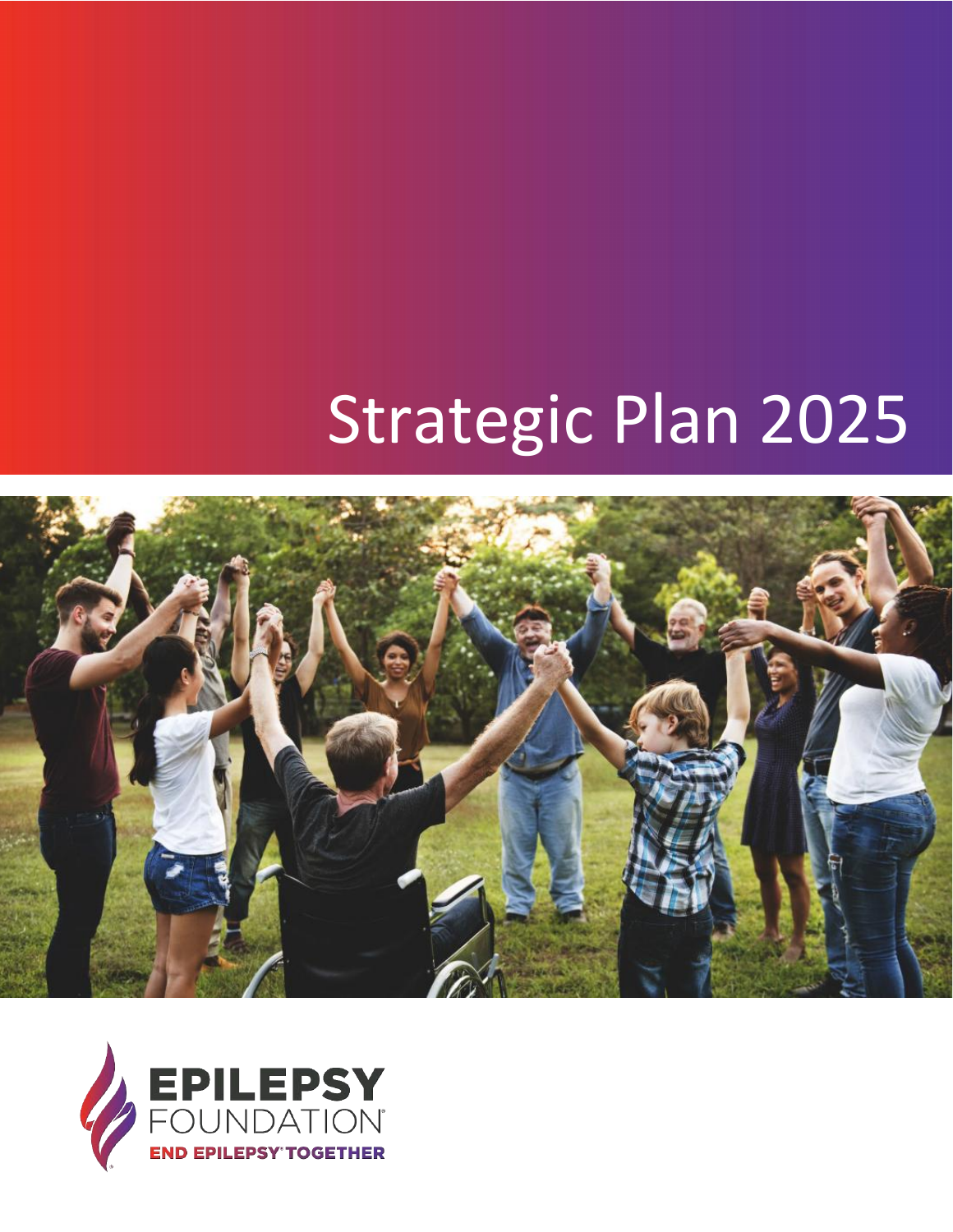

### EPILEPSY FOUNDATION MISSION:

Lead the fight to overcome the challenges of living with the epilepsies and to accelerate therapies to stop seizures, find cures, and save lives.



## **ABOUT US:**

Working with our community and network partners, the EPILEPSY FOUNDATION connects the people, data and resources needed to address challenging health problems associated with seizures and the epilepsies—and promotes education, policy, research and systemic change that will foster measurable and sustainable improvement for all people living with epilepsy.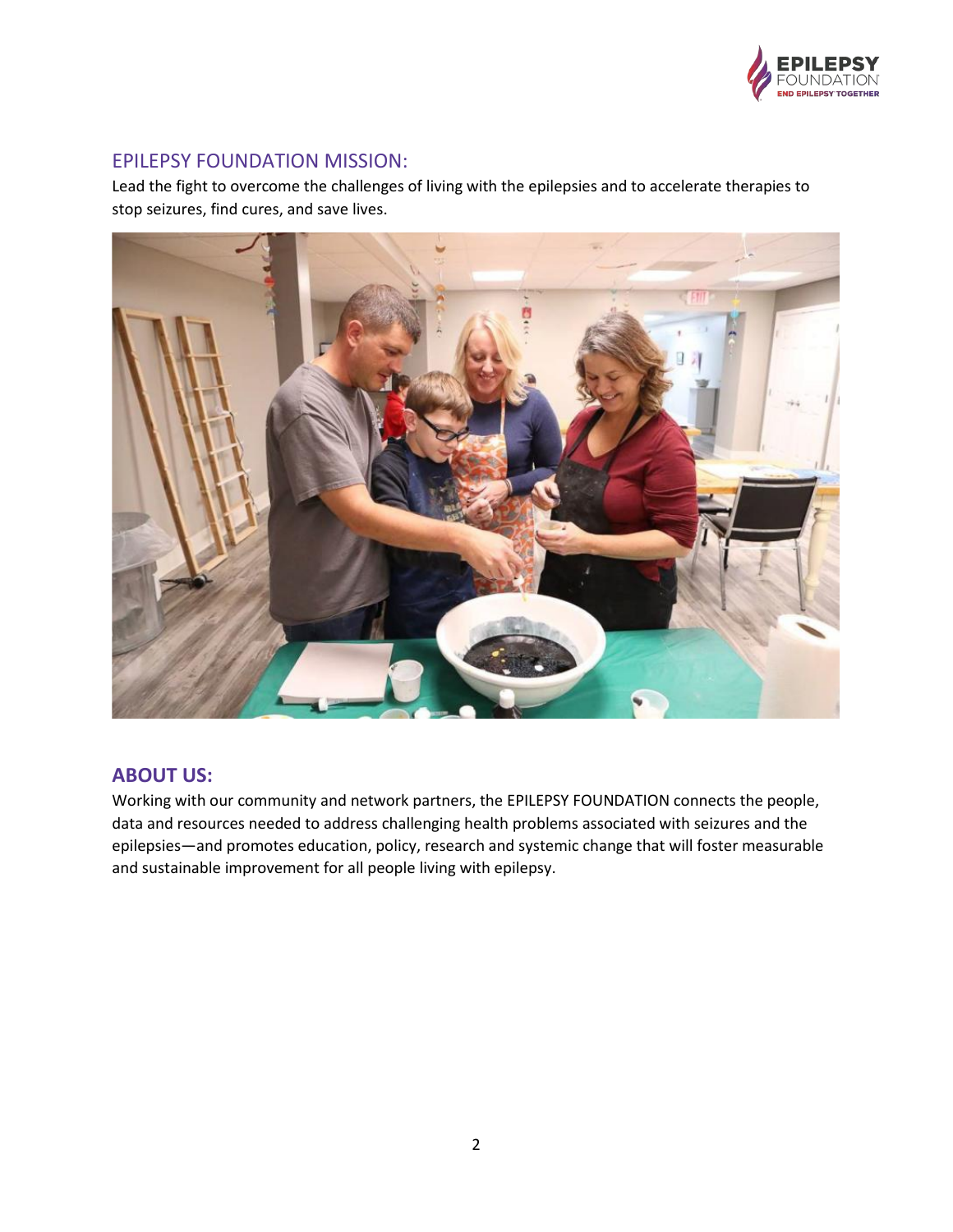

# **TABLE OF CONTENTS**

| <b>Executive summary</b>                                                           | 4  |
|------------------------------------------------------------------------------------|----|
| Introduction                                                                       | 5  |
| The scope of the challenges                                                        | 6  |
| The unmet need for effective treatments, precision therapies and high-quality care | 6  |
| Our strategic approach                                                             | 8  |
| Organizational priorities for fiscal year 2021                                     | 14 |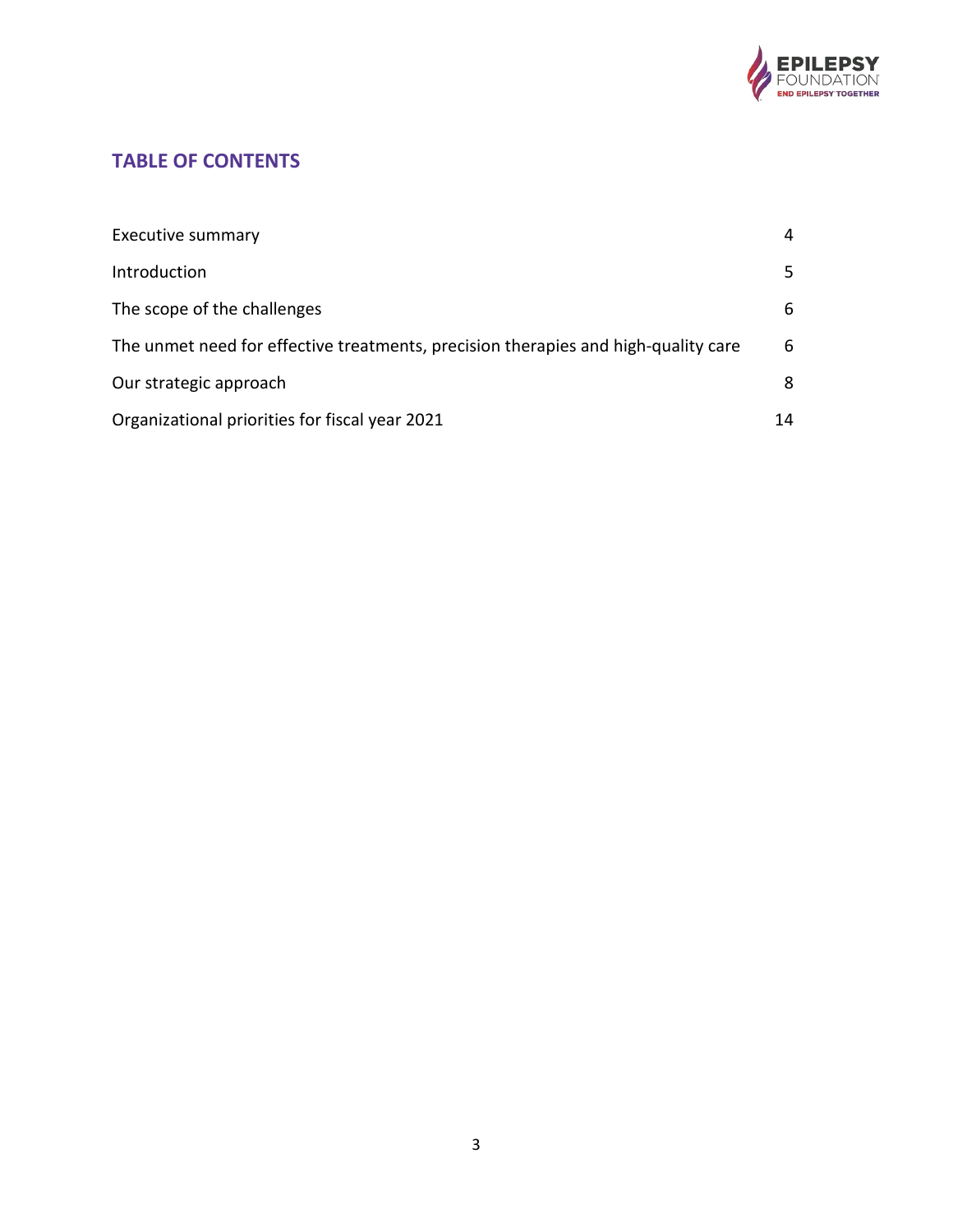

# **EXECUTIVE SUMMARY**

We are in a period of tumultuous change throughout society due to the global public health crisis, powerful social movements to eliminate systemic racial and gender-based injustices, and widespread but disparate economic upheaval among Americans. The Epilepsy Foundation is undergoing transformation to meet these challenges, and though our structure and strategies may change, our dedication to serving our community through advocacy, education, direct services, and research endures.

Only a small fraction of the 3.4 million Americans affected by the epilepsies are directly engaged with the Foundation network. People with epilepsy continue to experience stigma around the condition, and diminished opportunities for education and employment. Health disparities and unequal access to care plague our systems. Federal funds appropriated for epilepsy research lag in comparison to other diseases with far lower prevalence. After decades of new therapy development, we are still controlling the symptoms – the seizures – without substantially modifying the course of the disease or preventing it from happening in those at risk. Year after year, we continue to see our loved ones with epilepsy suffer in myriad ways. Lost opportunities, injuries, depression, hopelessness. We lose loved ones with epilepsy, sometimes far too early.

The Foundation must rise to meet the serious challenges we face in a new way, with increased focus, greater scale and efficiency, and stronger partnerships with all organizations in the space that are equally committed to improving the lives of people living with the epilepsies. Here, we lay out a plan to harness the power of collaboration for our work over the next five years to End Epilepsy Together.

The Foundation's strategic vision for 2020 – 2025 has five objectives (the 'Five Pillars'). These Pillars were identified through surveys and collaborative discussions with our stakeholders during 2018 – 2019 and were endorsed by our Board of Directors. They create a bedrock for the structure of our organizational priorities over the next five years. For each Pillar, the Foundation's executive staff leadership defined Key Results that will – if achieved over the five years of this plan – demonstrate dramatic progress toward the goal of Ending Epilepsy Together.

# **2025 Strategic Plan - Five Objectives ('Five Pillars')**:

- 1) Lead the conversation about epilepsy.
- 2) Shape the future of epilepsy healthcare and research.
- 3) Harness the power of our united network to improve lives.
- 4) Expand revenue sources beyond traditional fundraising.
- 5) Become a best-in-class organization leveraging technology and digital assets for greater efficiency & mission delivery.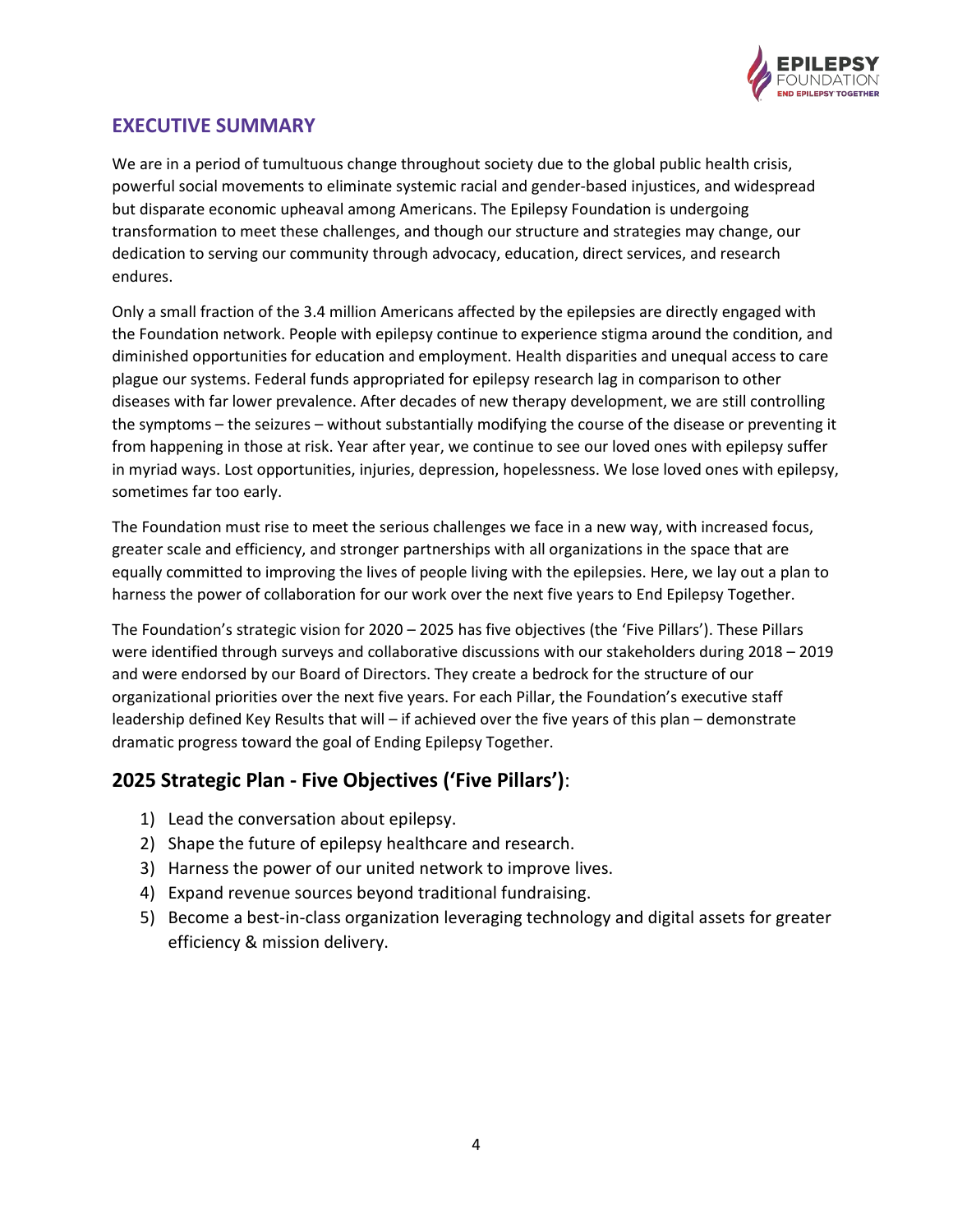

# **INTRODUCTION**

*"Fight for the things that you care about, but do it in a way that will lead others to join you." - Ruth Bader Ginsburg*

It is 2020; this year has brought tumultuous change through a global public health crisis, powerful social movements to eliminate systemic racial and gender-based injustices, and widespread but disparate economic upheaval among Americans. A political transition in the Executive Branch is imminent, which is likely to change the landscape for healthcare (both public and private options) and governmental funding for public health and biomedical research.

The Epilepsy Foundation, too, has undergone a dramatic transformation in this year. As one of the largest and longest-standing non-profit organizations dedicated to improving the lives of people living with epilepsy, the Foundation and its nation-wide network of local offices has long held a leadership role in advocacy, education, direct services, and research related to epilepsy.

But...we know that the organizational model that has supported our work over the last 52 years is not sufficient to meet today's challenges, nor will it thrive over the next 50 years of improving the lives of people living with epilepsy. We are currently comprised of a national organization (EFA) which supports nearly 50 local chapter offices and affiliated local 501c3 organizations. We have been in existence since 1968, and yet there are too many examples of where we are falling short of what the epilepsy community deserves. Only a small fraction of the 3.4 million Americans affected by epilepsy are directly engaged with the Foundation network. People with epilepsy continue to experience stigma around the condition, and diminished opportunities for education and employment. Federal funds appropriated for epilepsy research lag in comparison to other diseases with far lower prevalence. After decades of new therapy development, we are still controlling the symptoms – the seizures – without substantially modifying the course of the disease or preventing it from happening in those at risk. Year after year, we continue to see our loved ones with epilepsy suffer in myriad ways. Lost opportunities, injuries, depression, hopelessness. We lose loved ones with epilepsy, sometimes far too early.

The Foundation must rise to meet the serious challenges we face in a new way, with increased focus, greater scale and efficiency, and stronger partnerships with all organizations in the space that are equally committed to improving the lives of people living with the epilepsies. Here, we lay out the scope of the challenges, the way we see our new role in the landscape, and our strategic vision for our work over the next five years to End Epilepsy Together.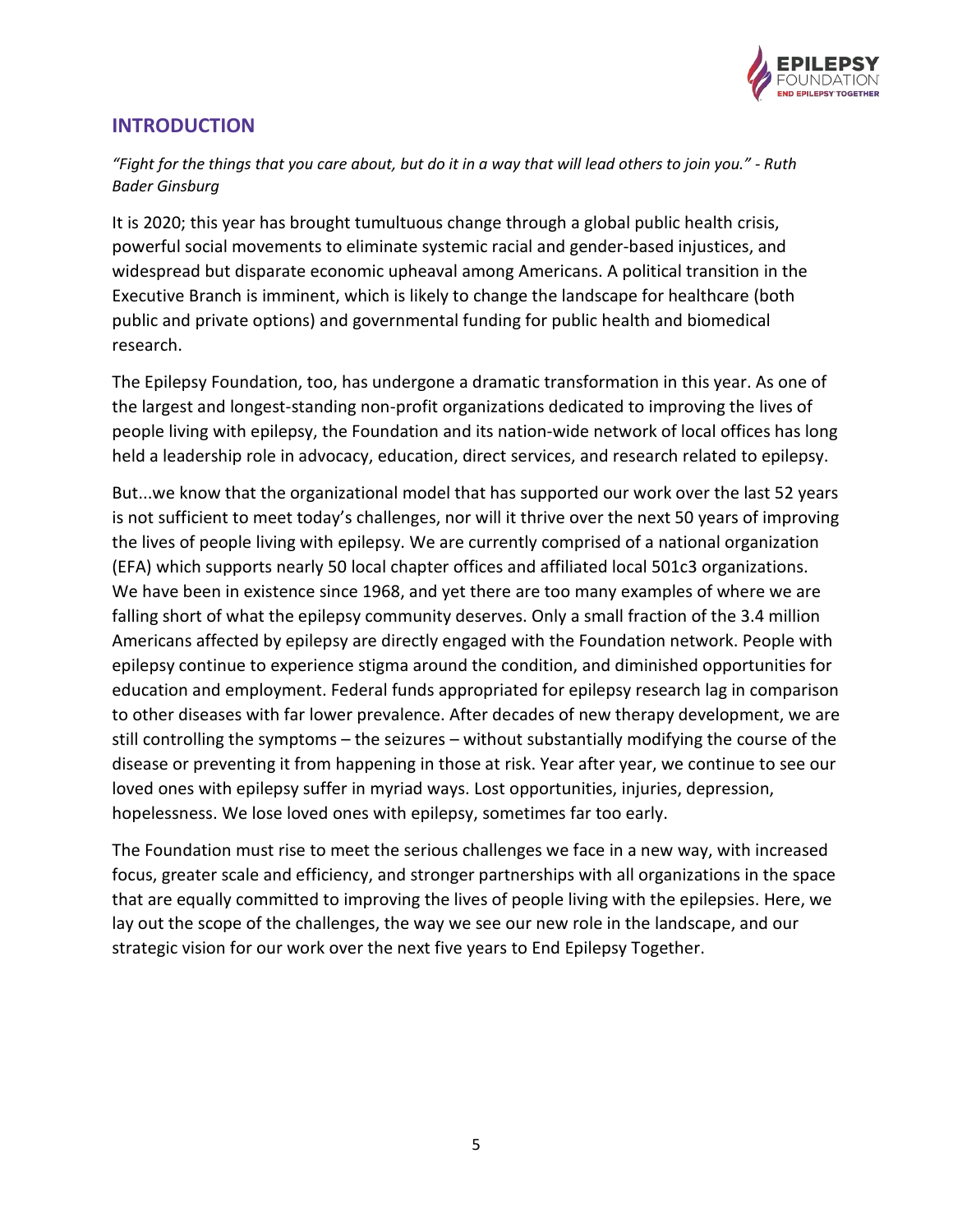

#### **THE SCOPE OF THE CHALLENGES**

Epidemiological data indicate that 10% of Americans will suffer a seizure at some point in their lives; 1-2% will have epilepsy. Epilepsy is characterized by re-occurring unprovoked seizures and affects 3.4 million Americans. At least 50% of the total population of individuals with epilepsy will have started having seizures at less than 20 years of age. Compared to the general public, people with epilepsy have higher rates of premature mortality, injury, cognitive impairment, depression, social isolation, and unemployment.

Our scientific understanding of seizures and epilepsy has grown dramatically over the last decades, revealing that epilepsy is not a single disease. Rather, it is a heterogeneous set of disorders with genetic and acquired etiologies better described as "the epilepsies." There is a wide diversity of seizure types, epilepsy syndromes, outcomes and etiologies. For some, epilepsy is a manageable chronic illness -- affected individuals have risen to the highest echelons of professional success. However, for others, epilepsy is a devastating and progressive disease leading to developmental delay, regression and early death.

Wide variations in epilepsy care delivery and clinical practice may also contribute to poor individual outcomes. Achieving the best possible outcome and highest possible quality of life for every person with epilepsy requires a system with at least four components; high-quality medical care, accessible community services, supportive environments in which to live, learn, work, and play, and an activated individual and family. Unfortunately, today, the health promotion components that support people with epilepsy often do not function as a cohesive system. Healthcare and social support and self-management programs are isolated from each other, making it difficult for anyone to experience truly comprehensive care.

Health disparities create poorer outcomes for some groups within our community, driven in part by social determinants of health. For example, there are racial and ethnic disparities to comprehensive epilepsy care.We know that anyone with a brain can have a seizure or develop epilepsy; the epilepsies affect people of all ages, genders, races, ethnicities, and socioeconomic status. However, the *impact* of an epilepsy diagnosis is not equal.

#### **THE UNMET NEED FOR EFFECTIVE TREATMENTS, PRECISION THERAPIES AND HIGH-QUALITY CARE**

Arriving at the correct epilepsy diagnosis is sometimes a complex process, often requiring extensive history, electroencephalogram (EEG) monitoring, neuroimaging, and other diagnostic testing. Having an accurate diagnosis is critical, since the vast majority of current treatments are prescribed based on the type(s) of seizures rather than the cause of the epilepsy. Today's treatments are effective at controlling seizures in ~60% of people with epilepsy, but adverse effects of therapy are common and impair quality of life. But, even with the availability of many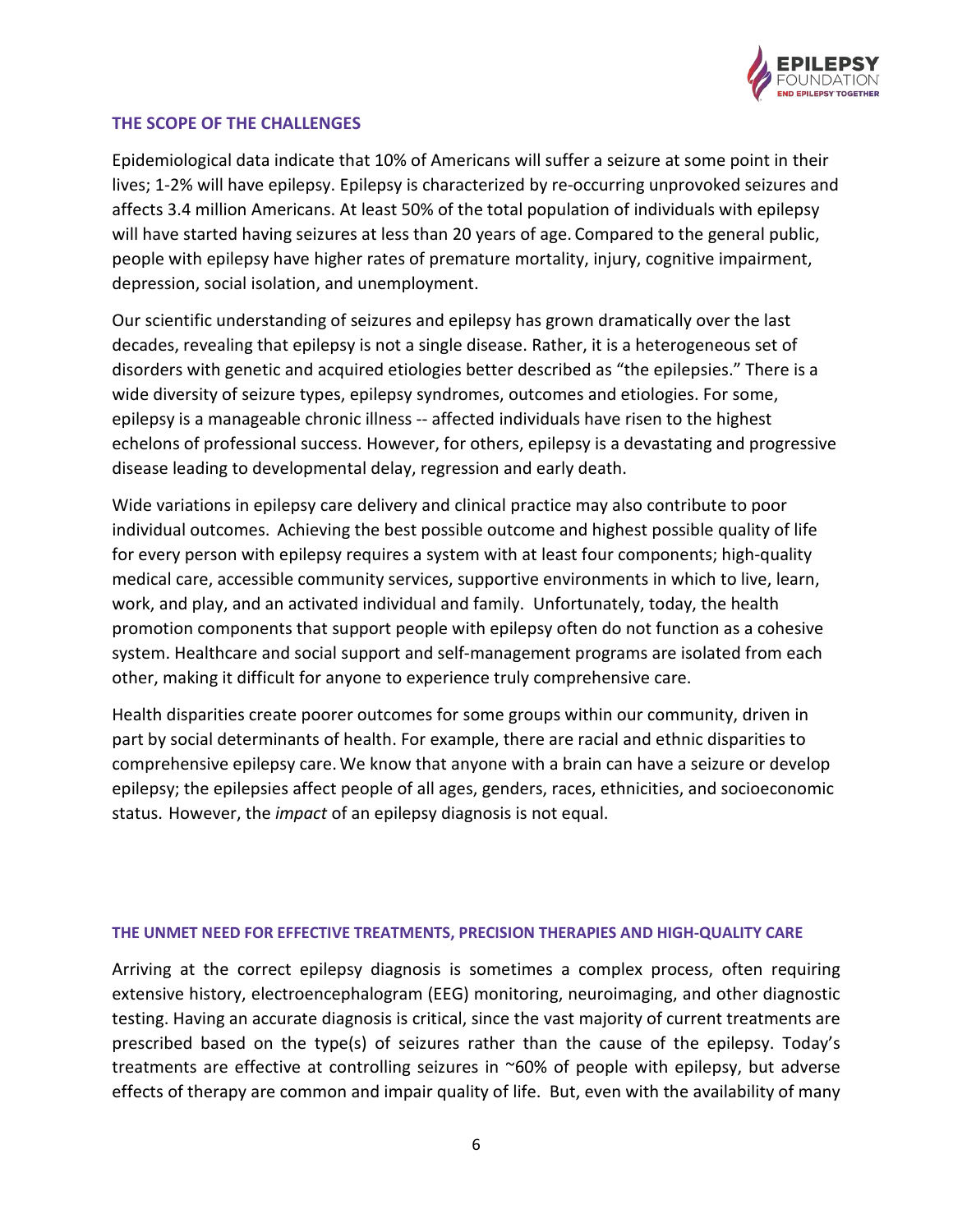

anti-seizure medications (ASMs), surgical options, dietary therapies, and therapeutic devices, 30- 40% of people with epilepsy have seizures that continue to be treatment resistant. There are few or no consensus guidelines on the best practices (e.g., drug therapy strategies) for specific pediatric or geriatric populations, or for other subpopulations defined by seizure type or epilepsy syndrome.

The most common outcome measured in epilepsy care is seizure frequency, which has been repeatedly criticized by advocates as a necessary *but not sufficient* measure of the outcomes that patients and their families prioritize. For example, rare epilepsies are characterized by much more frequent seizures, in which a reduction in seizures could be of limited clinical significance. While seizures are the defining feature of the epilepsies, the broad spectrum of developmental impacts, quality of life, comorbid conditions, and adverse effects of treatment are as much as or more important than the number of seizures remaining. Treatments that both stop seizures AND modify the course of the disease (Disease-modifying epilepsy medications (DMEMs)) are desperately needed.

For example, extensive international consultation with patients with Dravet syndrome and their caregivers has found that across cultures, families and patients have identified seizures as an important outcome but view as equal impacts of the condition the effects on motor skills, expressive and receptive communication, learning, attention, emotional wellbeing, community functioning, daily activities and sleep. Similar themes have been reported by parents of children with other severe early life epilepsies. Measures of seizure frequency or severity alone do not capture the totality of experience for children or families living with the rare epilepsies. Clearly, evaluations in epilepsy must go beyond the number of seizures to incorporate more global measures of functional impact that are meaningful.

Effectively addressing these many challenges will take ingenuity, perseverance, and a willingness to do things differently. The Foundation must maximize its impact for people with epilepsy through strong bi-directional partnerships, technology, innovation and greater scale, and with a singular focus on improving quality of life for all people living with the epilepsies. The Epilepsy 2025 Strategic Plan is our roadmap to get there.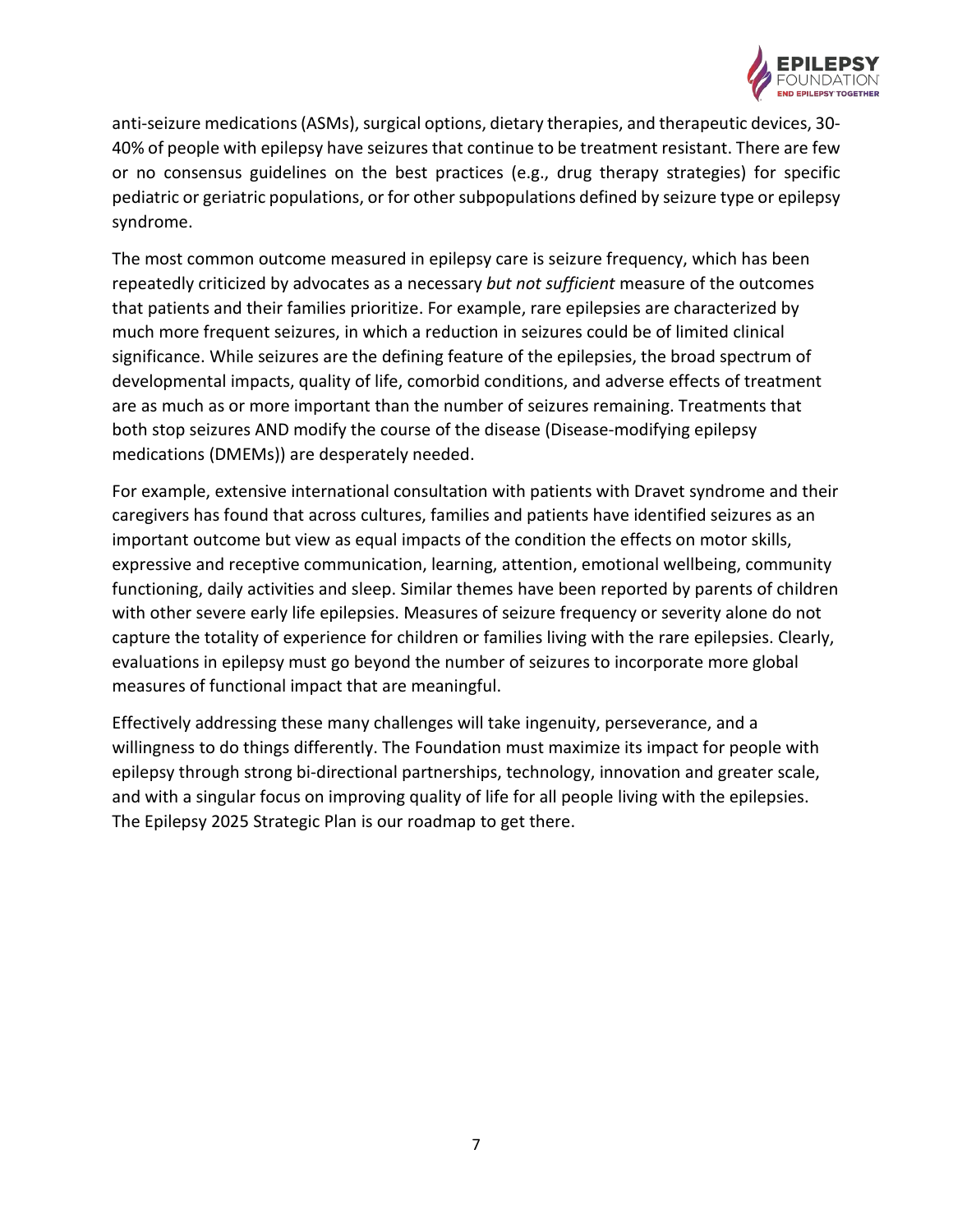

# **OUR STRATEGIC VISION: END EPILEPSY TOGETHER**

The Foundation's strategic vision for 2020 – 2025 has five objectives (the 'Five Pillars'). These Pillars were identified through surveys and collaborative discussions with our stakeholders during 2018 – 2019 and were endorsed by our Board of Directors. They create a bedrock for the structure of our organizational priorities over the next five years.

For each Pillar, the Foundation's executive staff leadership defined Key Results that will – if achieved over the five years of this plan – demonstrate dramatic progress toward the goal of Ending Epilepsy Together.

In order to achieve the Key Results, staff leadership will identify specific, measurable, organizational priorities for each year of this plan, and will implement those priorities through the work of its cross-functional teams and partnerships. We will measure and report our progress quarterly, seeking to be transparent with our internal teams and external partners, and to adapt strategies as needed to achieve our goals.



# **2025 Strategic Plan - Five Objectives ('Five Pillars')**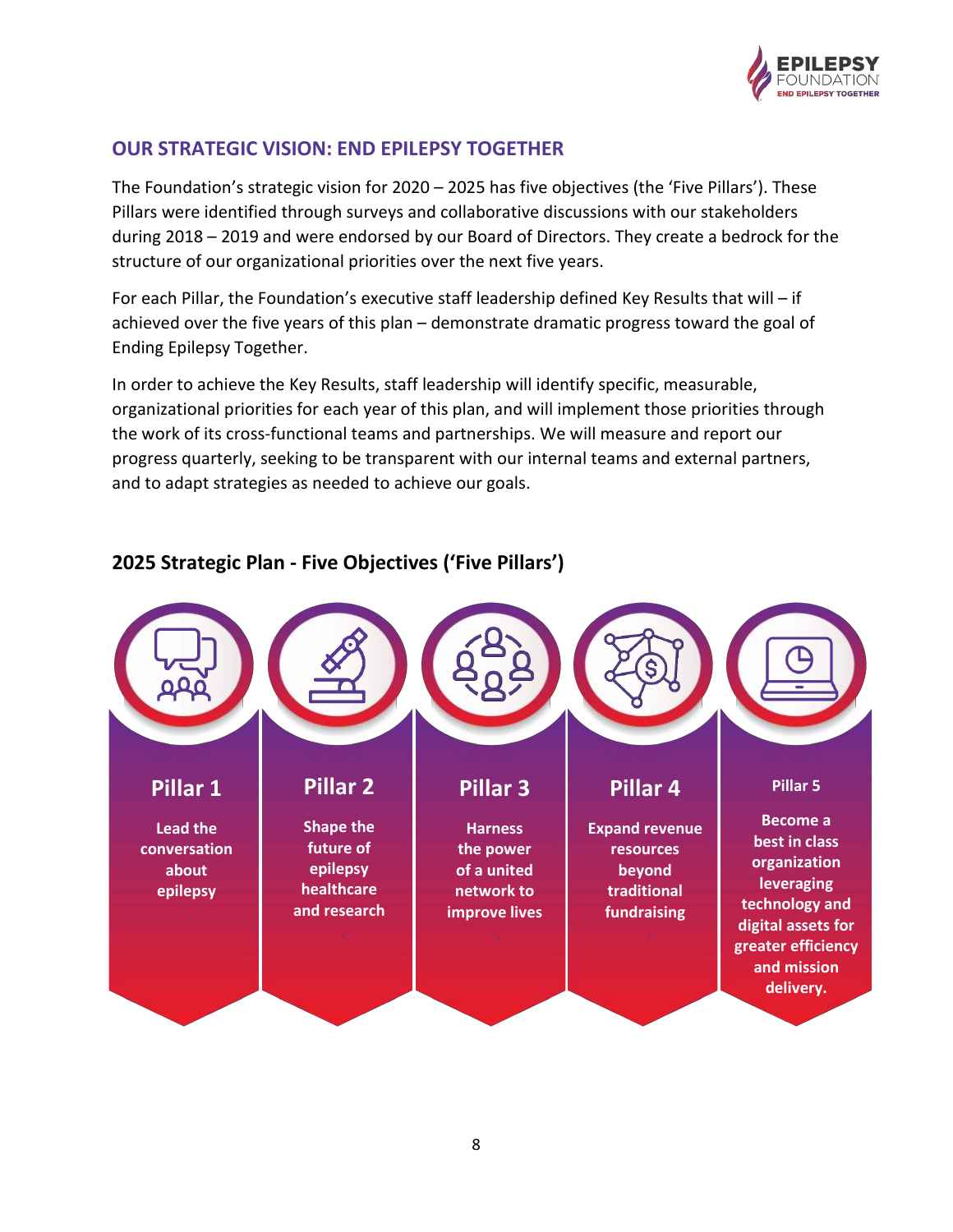

## **OUR FIVE STRATEGIC PILLARS TO END EPILEPSY TOGETHER**

The Five Pillars represent how we will create positive impact in the world for people with the epilepsies in pursuit of our vision and mission over the next five years.



We will put the brain and stories of people with epilepsy at the center of the conversation. We will ensure that our communication channels provide essential, dynamic and personalized information about seizures and the epilepsies. We will use these channels to educate, connect, and inspire the epilepsy community and increase access to information and news about scientific advances. We will provide more training for seizure first aid through innovative public and private partnerships. We will advocate for legislation to ensure safety, wellness, and access to quality care for people with epilepsy.

- **Stigma and ignorance about the epilepsies decrease and epilepsy-related discrimination is fought.**
- **Epilepsy.com continues to be the national platform for the epilepsies and is the first stop for the newly diagnosed.**
- **The number of people in the epilepsy community who are engaging with EFA has increased.**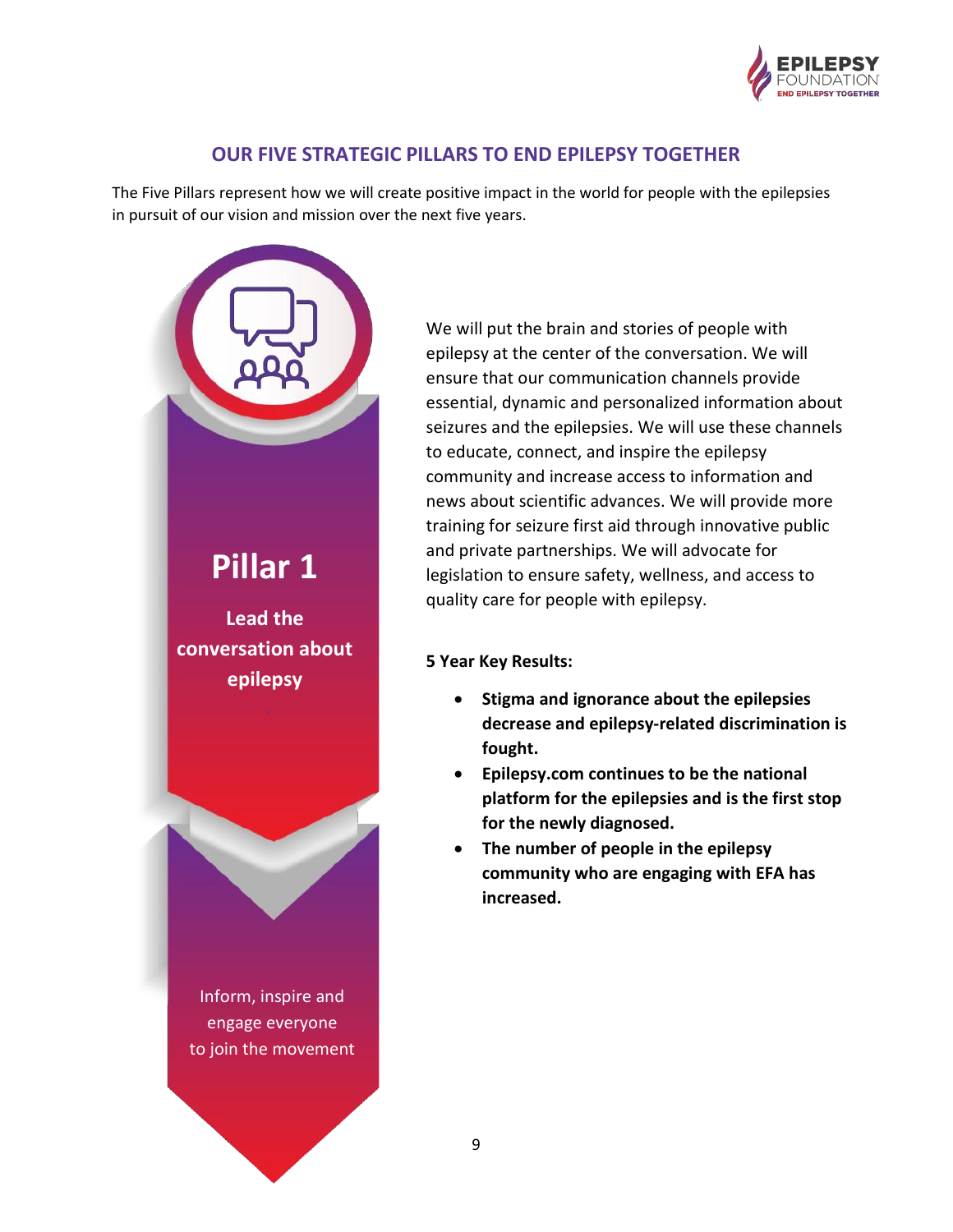

We will build partnerships with key epilepsy centers in the US, and with professional organizations representing the healthcare providers who most often treat people with epilepsy. We will advocate to ensure that every person with epilepsy has health insurance and/or access to the care they need. We will advocate for comprehensive care that treats the whole person, and for behavioral health programs and self-management education. We will partner with our community to leverage data to accelerate personalized treatment and individually optimized management to consistently improve outcomes. We will invest in and support continuous improvement through the Epilepsy Learning Healthcare System (ELHS). We will accelerate innovative epilepsy research in a timeframe that matters.

#### **5 Year Key Results:**

- **Accurate diagnosis, effective treatments, and overall outcomes for people with the epilepsies improve by harnessing the power of data and through advocacy and systems change.**
- **Collaborative, physician-directed, personcentered epilepsy healthcare is the gold standard for all epilepsy care and access is improved through public health, education and advocacy.**
- **Innovative epilepsy research that leads to improved diagnosis, treatment, or epilepsy care is accelerated and available in a timeframe that matters.**
- **More new therapies and diagnostics enter the development pathway and the timeline to approval is shortened.**

# **Shape the future of**

**Pillar 2**

**epilepsy healthcare and research**

Accelerate innovation and partnerships in healthcare and research and improve access and care for all people with the epilepsies.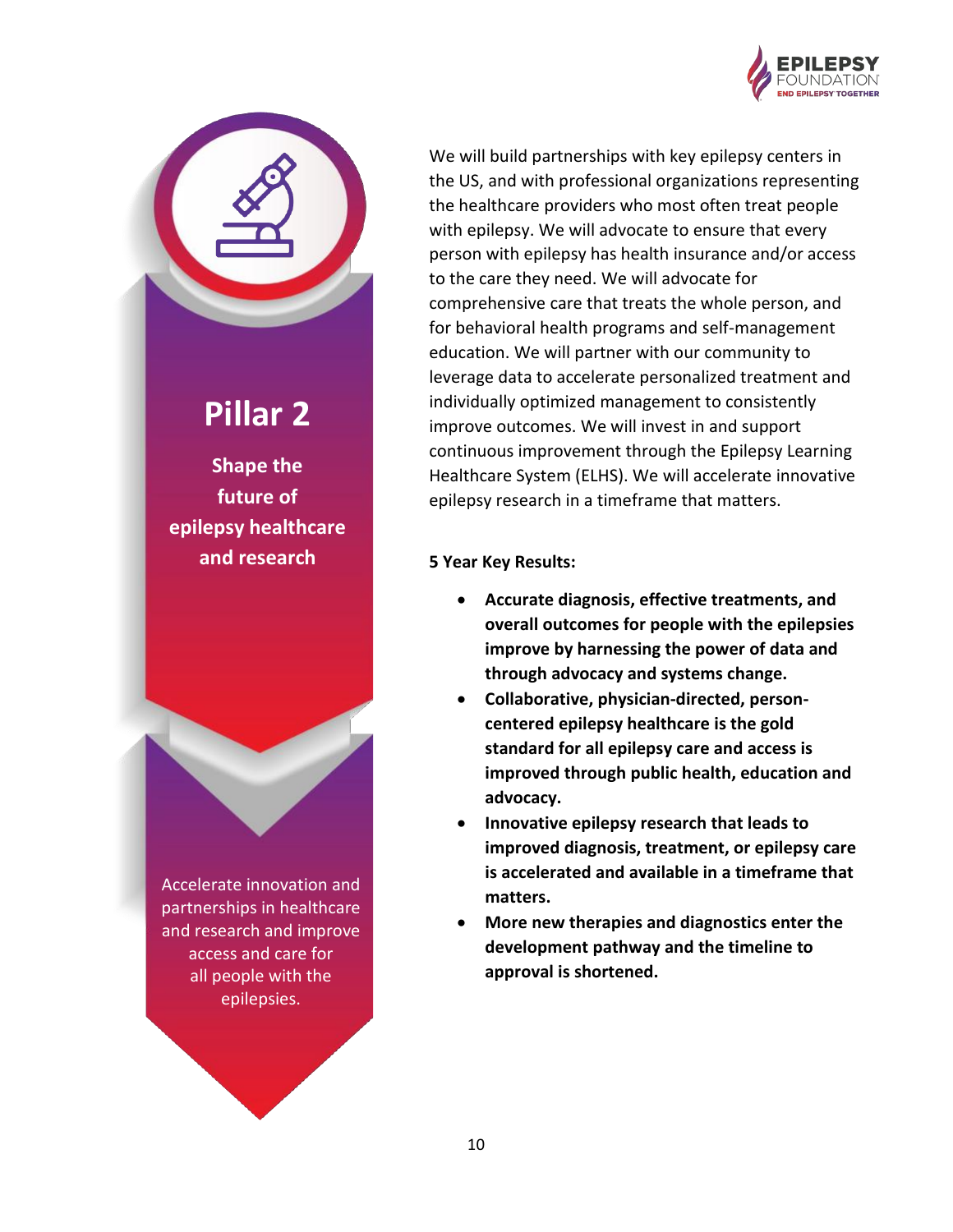

**Pillar 3**

**Harness the power of a united network to improve lives**

Improve the lives of people with the epilepsies by activating the field, volunteers and the broader community with the tools, programs and information they need.

We will scale up our network's impact by providing the systems, relationships, tools and information needed to change the lives of greater numbers of people with epilepsy. We will grow and sustain a robust volunteer force. We will empower volunteer leaders with the right information and infrastructure needed to train and support them. We will invest in centralized systems, a unified brand, and best practices across the network for more efficiency and effectiveness at the grassroots level. We will drive change through strategic national and local partnerships, to include affiliated and non-affiliated non-profits, corporate sponsors, healthcare organizations and governmental and philanthropic funders.

- **More people are engaged on the frontlines of the movement.**
- **Our impact is greater by scaling and standardizing network offerings and tools to extend our reach.**
- **Awareness is increased through strategic national and local partnerships.**
- **A diverse, equitable, and inclusive staff and volunteer base champion change for all people impacted by the epilepsies.**
- **We attract, develop and retain the best talent in our staff, volunteers, board members, and others.**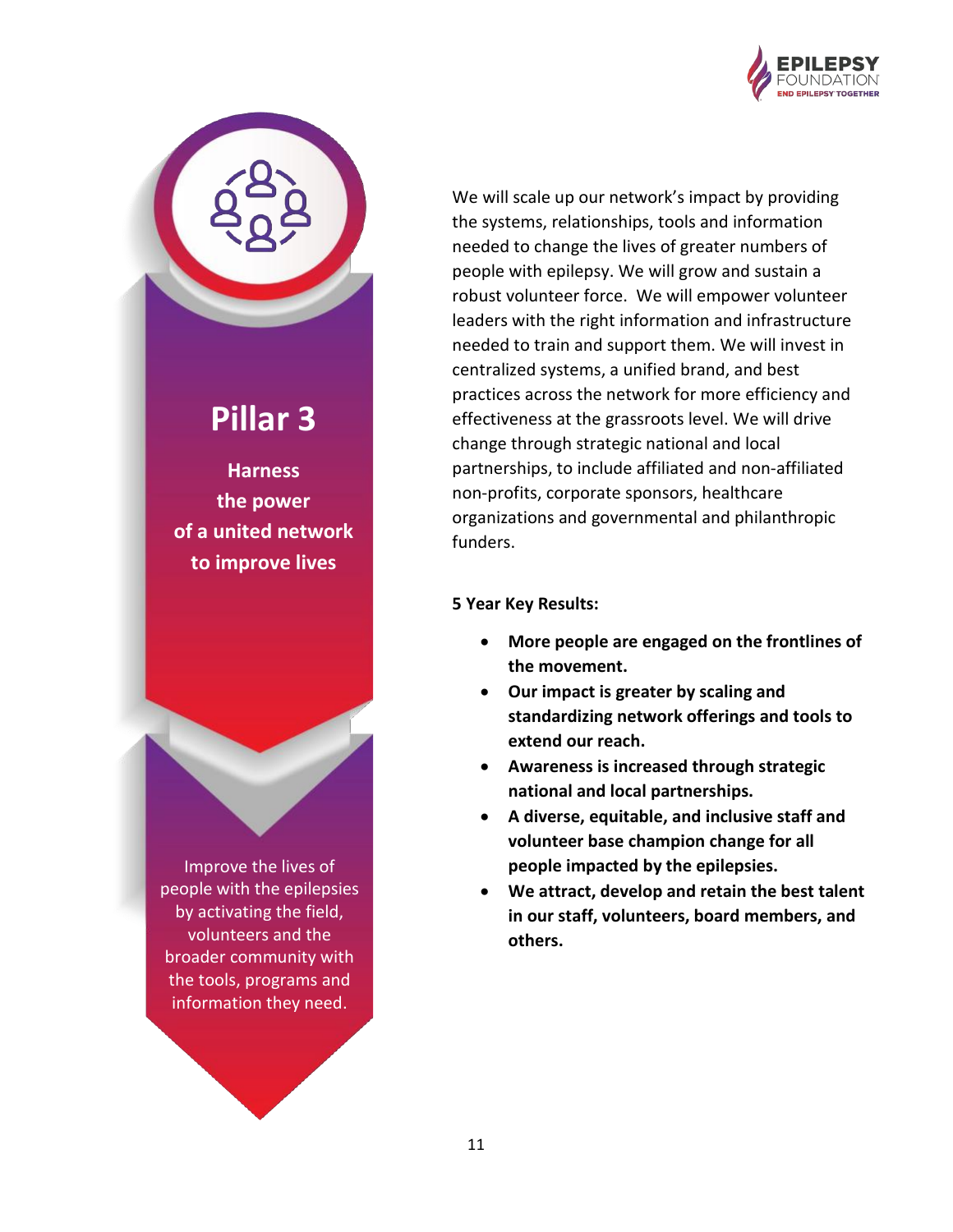



# **Pillar 4**

**Expand revenue resources beyond traditional fundraising**

Enable more people affected by the epilepsies to engage with us and benefit from our mission by generating new resources, activating new technology and innovations.

We will generate the resources needed to reach, support and engage every person living with epilepsy. We will create and nurture a fundraising culture to fuel fresh ideas about raising awareness and dollars. We will support a robust DIY fundraising platform to drive grassroots funding. We will invest in entrepreneurship to bring breakthrough products to life.

- **An active fundraising culture is evident by a growing base of staff, volunteer, client and general public fueling fresh fundraising ideas.**
- **Over 500K people are fundraising with us.**
- **Innovative and current development systems, tools, and approaches make fundraising easy and accessible to everyone.**
- **Our revenue portfolio is diversified by growing our fee for service and licensing streams.**
- **We (and partners) are recovering revenue from strategic investments in the epilepsy research and clinical pipeline.**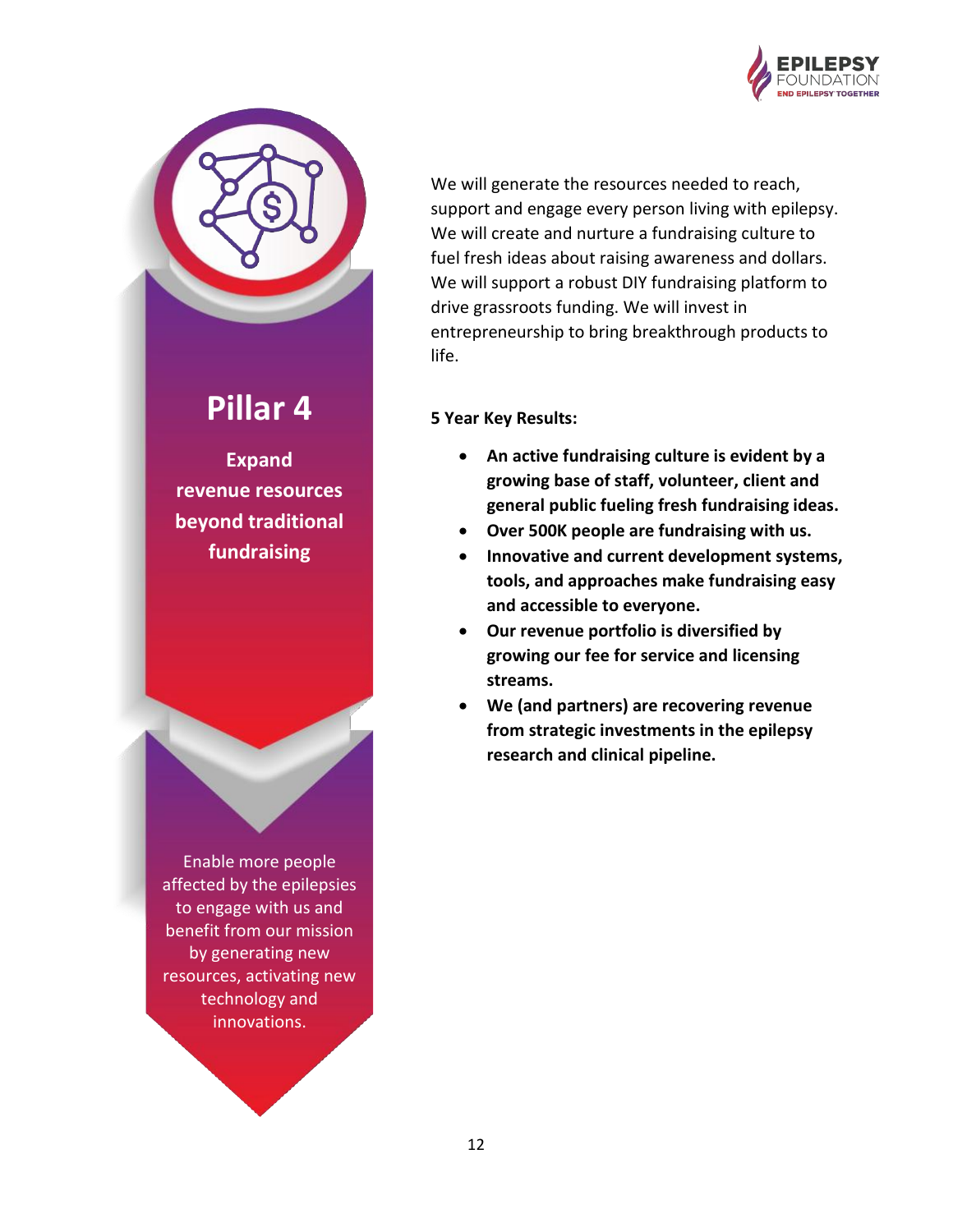

# **Pillar 5**

**Become a best in class organization leveraging technology and digital assets for greater efficiency and mission delivery.** 

Improve overall outcomes for people with the epilepsies by developing a data infrastructure and cuttingedge technology that utilizes the data for self-monitoring and management, advancing research, identifying patient cohorts for clinical trials.

We will create an innovative, collaborative culture of agile leaders. We will attract, develop and retain the best talent and invest in building a culture of innovation, collaboration, excellence and diversity. Our new emerging culture will be informed by data and will share best practices networkwide to level up our performance and impact.

We will strengthen our ability to fuel a powerful grassroots movement by making sure that we are reaching, serving, and engaging ALL populations, types of epilepsies and communities with equity, fairness, and access to care and information.

We will invest in new technology and data solutions to get the right information to the right people at the right time. We will apply cutting-edge technology solutions and data strategies that speed access and quality of care, increase education, connect and motivate donors, and inform innovation and research programs.

- **Customer service provided by network IT, human resources, and finance is timely and high-quality**
- **Technology is leveraged to efficiently and consistently deliver mission directly to the community.**
- **An integrated data ecosystem, leveraging AI, and including digital systems and tools, is developed and activated that allows the broad network and community to efficiently and consistently deliver mission objectives.**
- **Research and new therapies are advanced through robust data sets.**